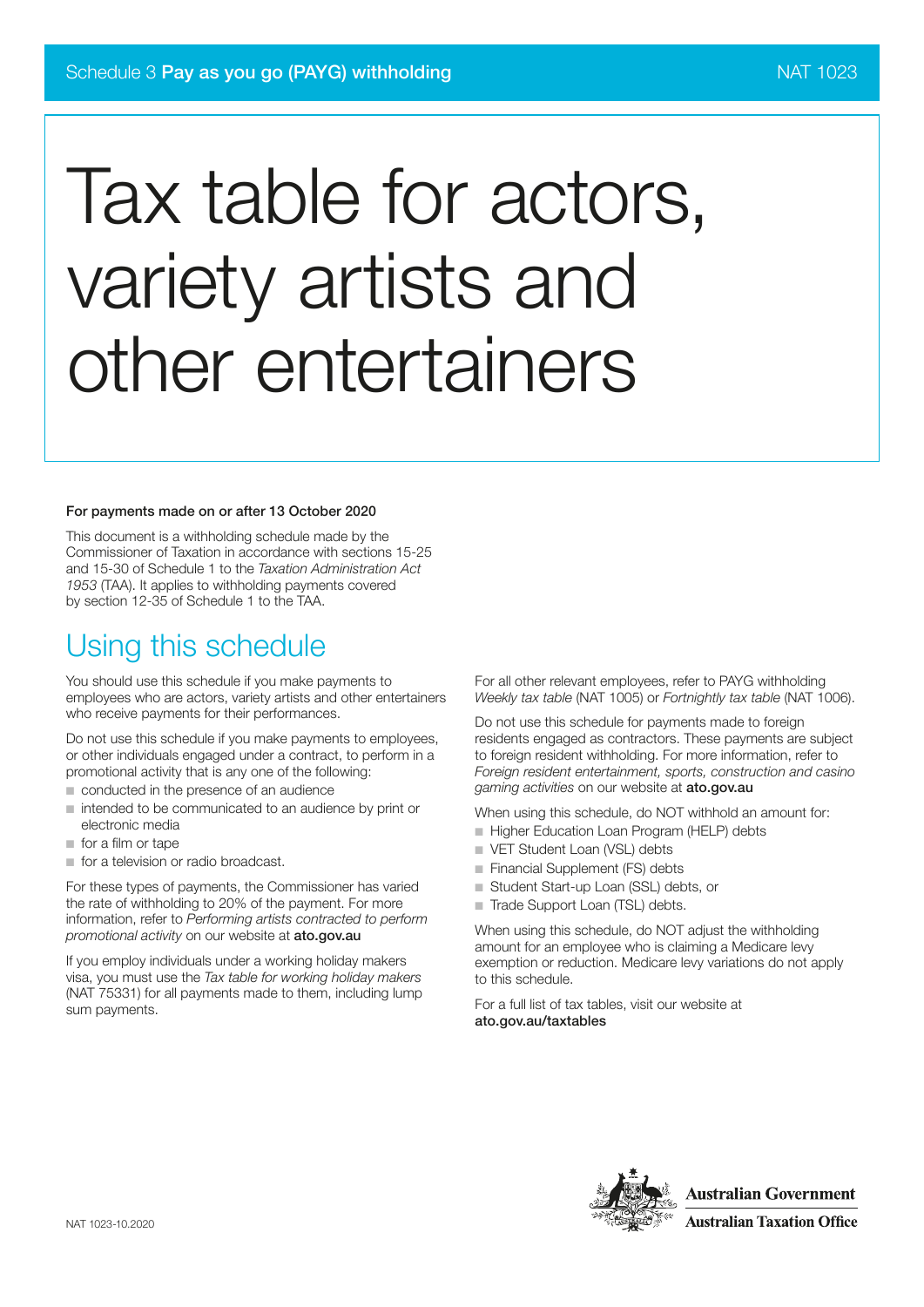### Working out the withholding amount

This schedule is only applicable to those who have three performances per week and have claimed the tax-free threshold. If the number of performances per week is different, or the employee has not claimed the tax-free threshold, use the formulas to calculate withholding amounts.

To work out the amount you need to withhold using this schedule, you must:

- 1 Ignore any cents, find the employee's daily earnings in column 1 of the table and refer to the corresponding amount to be withheld in column 2.
- 2 If the employee has claimed any tax offsets, see Claiming tax offsets to work out the daily value of the amount claimed. Subtract the daily value of the tax offsets from the amount found in step 1.

### Example

An employee has claimed the tax-free threshold, earns \$279.35 daily, works three performances this week and claims tax offsets of \$500. Ignoring cents, find \$279 in column 1 of the table and refer to the corresponding amount to be withheld in column 2 of \$24.00. Reduce this amount by the daily value of the tax offsets of \$3.00  $$500 \div 52 \div 3$  rounded to the nearest dollar).

The amount to withhold is \$21.00 (\$24.00 – \$3.00).

### Using a formula

The withholding amounts shown in this schedule can be expressed in a mathematical form.

If you have developed your own payroll software package, you can use the formulas and the coefficients outlined in table A and table B.

This section should be read with *Statement of formulas for calculating amounts to be withheld* (NAT 1004).

The formulas comprise linear equations of the form  $y = ax - b$  where:

- $\blacksquare$  **y** is the weekly withholding amount expressed in dollars
- $\blacksquare$  x is the weekly earnings rounded down to whole dollars plus 99 cents, and
- **a** and **b** are the values of the coefficient for the formulas as shown in tables A and B.

#### TABLE A: Employee has claimed the tax-free threshold

| <b>Weekly earnings</b><br>(x) less than | a      | b        |
|-----------------------------------------|--------|----------|
| \$449                                   | Ω      | O        |
| \$548                                   | 0.1520 | 68.3462  |
| \$685                                   | 0.2320 | 112.1942 |
| \$901                                   | 0.1680 | 68.3465  |
| \$1,081                                 | 0.1752 | 74.8369  |
| \$1,602                                 | 0.2782 | 186.2119 |
| \$2,884                                 | 0.2760 | 182.7504 |
| \$4,326                                 | 0.3120 | 286,5965 |
| \$4,326 & over                          | 0.3760 | 563.5196 |

#### TABLE B: Employee has not claimed the tax-free threshold

| <b>Weekly earnings</b><br>(x) less than | a      | b         |
|-----------------------------------------|--------|-----------|
| \$110                                   | 0.1520 | 0.1520    |
| \$463                                   | 0.1878 | 3.9639    |
| \$644                                   | 0.1752 | $-1.9003$ |
| \$1,165                                 | 0.2782 | 64.4297   |
| \$2,447                                 | 0.2760 | 61.9132   |
| \$3,889                                 | 0.3120 | 150.0093  |
| \$3,889 & over                          | 0.3760 | 398.9324  |

To work out withholding amounts using the formulas, you must:

- 1 Ignore any cents, multiply the per performance earnings by the number of performances for the week to derive the weekly equivalent. Add 99 cents to the result.
- 2 Calculate the weekly amount by applying the relevant coefficients from table A or B above, rounding to the nearest dollar.
- 3 Divide this amount by the number of performances for the week to work out the per performance withholding amount. Multiply this amount by the number of performances per day to convert it to the daily earnings equivalent. Round the daily withholding amount to the nearest dollar.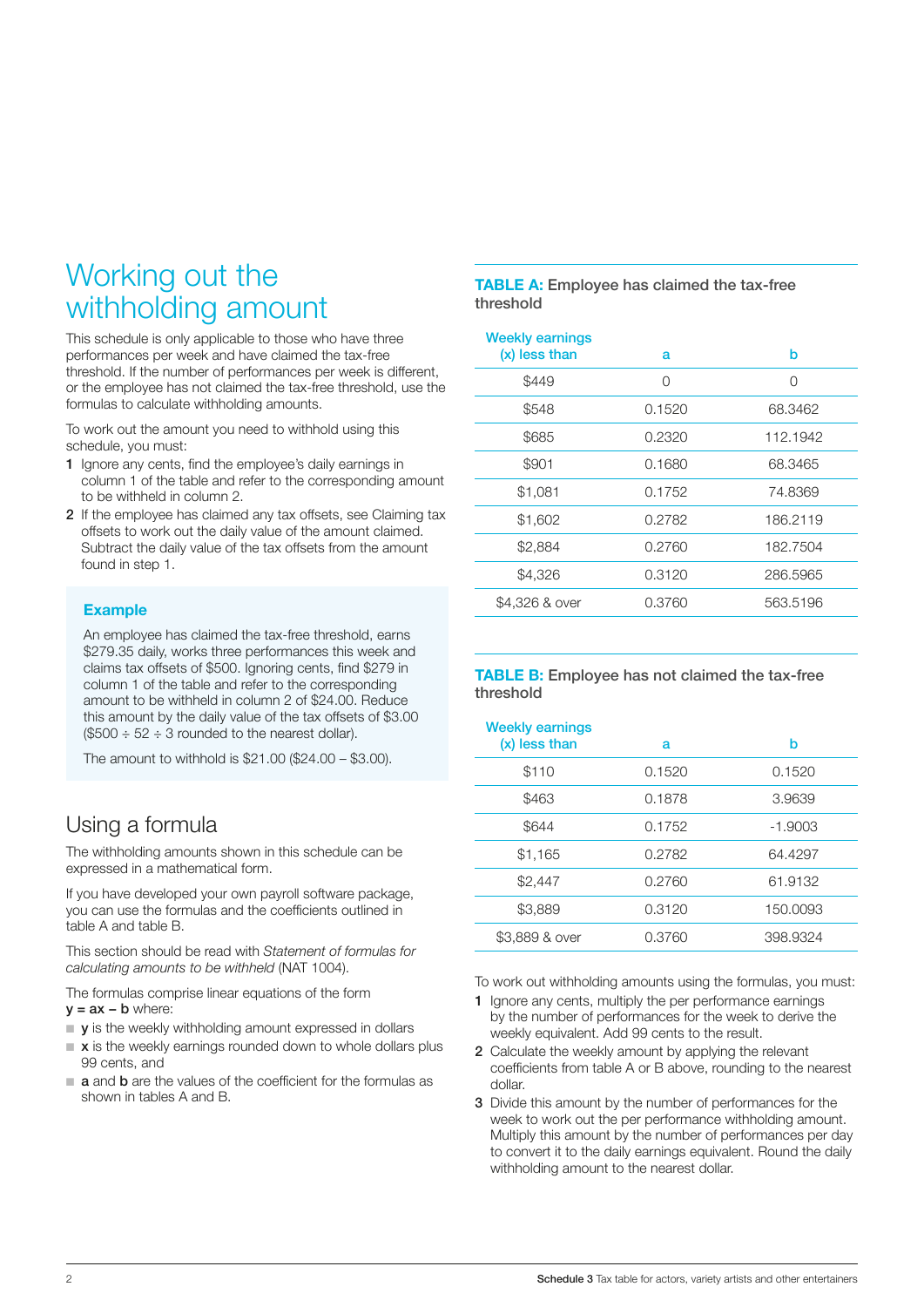If you pay your employees daily, rather than per performance, the amount to withhold (including reductions for tax offsets) should be worked out on a daily basis.

#### Example

Sandra has two performances for the week, one on Thursday and one on Saturday. Sandra earns \$500.35 for each performance. She has claimed the tax-free threshold.

- 1  $$500 \times 2 = $1,000$ . Add 99 cents to the result  $= $1,000.99.$
- 2 \$1,000.99 × 0.1752 − 74.8369 = \$100.5365. Round to the nearest dollar  $= $101$ .
- 3  $$101 \div 2 = $50.50$ . Round to the nearest dollar  $=$  \$51.

Therefore, the amount to withhold from each performance is \$51. As there is only one performance per day, the daily withholding amount is the same as the per performance withholding amount.

### Accounting software

Software written in accordance with the formulas in this schedule should be tested for accuracy against the withholding amounts provided. The results obtained when using the coefficients in this schedule may differ slightly from the amounts shown in the PAYG tax tables. The differences result from the rounding of components. Withholding calculated using either method is accepted.

### Tax file number (TFN) declarations

The answers your employees provide on their *Tax file number declaration* (NAT 3092) determine the amount you need to withhold from their payments. A *Tax file number declaration* applies to any payments made after you receive the declaration. If you receive an updated declaration from an employee, it will override the previous one.

If an employee does not give you a valid *Tax file number declaration* within 14 days of starting an employer-employee relationship, you must complete *Tax file number declaration* with all available details of the employee and send it to us.

### When a TFN has not been provided

You must withhold 47% from any payment you make to a resident employee and 45% from a foreign resident employee (ignoring any cents), if all of the following apply:

- they have not quoted their TFN
- they have not claimed an exemption from quoting their TFN
- they have not advised you that they have applied for a TFN or have made an enquiry with us.

If an employee states at question 1 of the *Tax file number declaration* they have lodged a T*ax file number – application or*  enquiry for individuals (NAT 1432) with us, they have 28 days to provide you with their TFN.

If an employee has not given you their TFN within 28 days, you must withhold 47% from any payment you make to a resident employee and 45% from a foreign resident employee (ignoring any cents) unless we tell you not to.

Do not allow for any tax offsets or Medicare levy adjustment. Do not withhold any amount for study and training support loans.

### Claiming tax offsets

If your employee chooses to claim their entitlement to a tax offset through reduced withholding, they must provide you with a *Withholding declaration*.

If your employee claims a tax offset, reduce the amount to be withheld from their earnings per performance by the value of the tax offset. The per performance value is the tax offset amount claimed divided by 52, divided by the number of performances per week. Round the result to the nearest dollar.

Do NOT allow for any tax offsets if any of the following apply:

- when no TFN has been provided
- you are using foreign resident rates
- the payee has not claimed the tax-free threshold.

## Withholding declarations

An employee may use a *Withholding declaration* (NAT 3093) to advise you of a tax offset they choose to claim through reduced withholding from you. For more information, see Claiming tax offsets.

Employees can also use a *Withholding declaration* to advise you of any changes to their situation that may affect the amount you need to withhold from their payments.

Changes that may affect the amount you need to withhold include:

- becoming or ceasing to be an Australian resident for tax purposes
- claiming or discontinuing a claim for the tax-free threshold
- advising of a HELP, VET, FS, SSL or TSL debt, or changes to them.

When your employee provides you with a *Withholding declaration* it will take effect from the next payment you make. If you receive an updated declaration from an employee, it will replace the previous one.

An employee must have provided you with a valid *Tax file number declaration* before they can provide you with a *Withholding declaration*.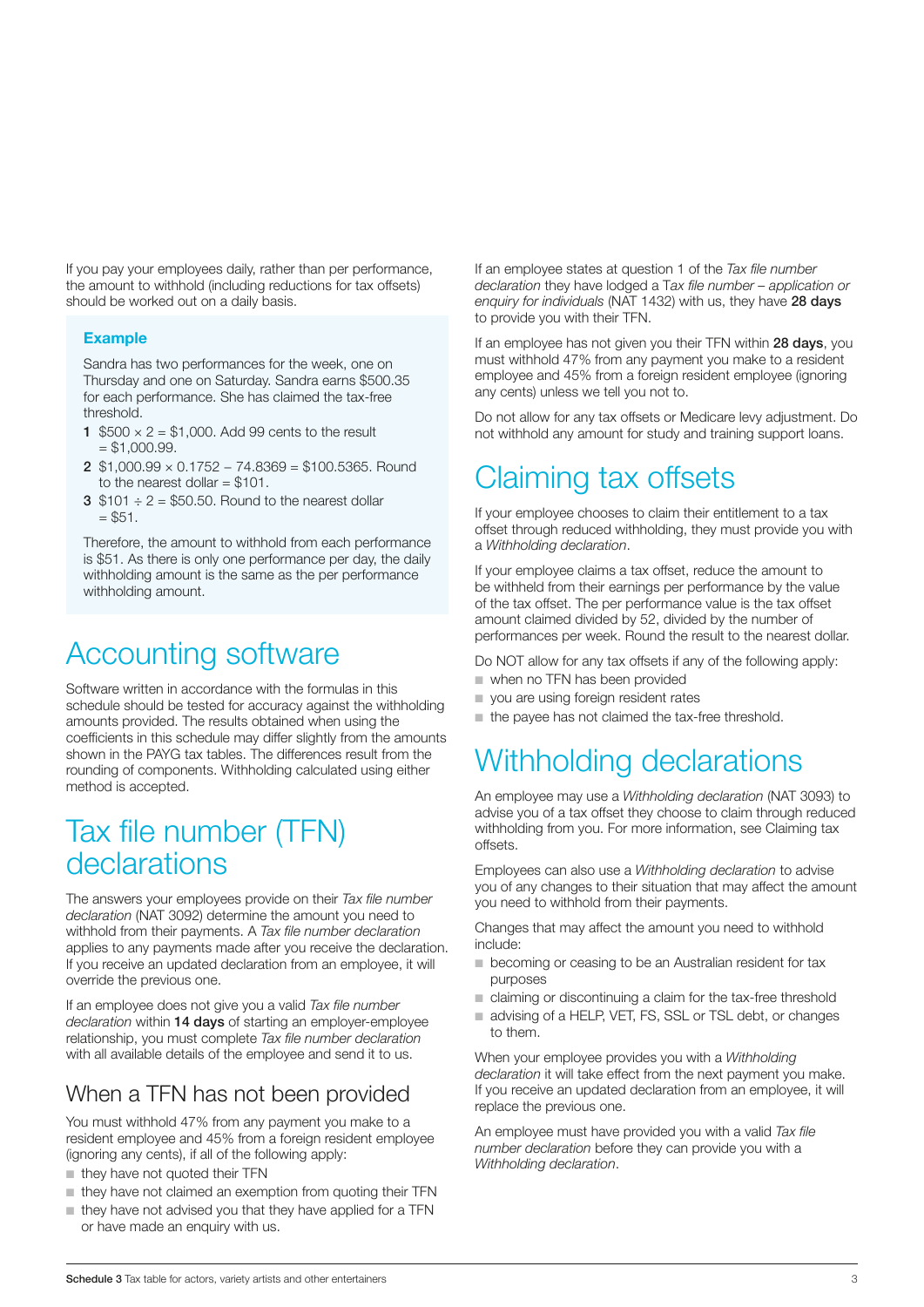### When your employee is a foreign resident

If your employee has answered no to the question 'Are you an Australian resident for tax purposes?' on their *Tax file number declaration*, you will need to use the foreign resident tax rates.

There are two ways you can withhold from a foreign resident's earnings:

- if they have not given you a valid TFN, you need to withhold 45% for each \$1 of earnings (ignoring any cents)
- if they have given you a valid TFN, you need to withhold the amount calculated using the foreign resident tax rates, rounding any cents to the nearest dollar.

#### Foreign resident tax rates

#### Weekly earnings

|                | <b>Weekly rate</b>                                             |  |  |  |  |
|----------------|----------------------------------------------------------------|--|--|--|--|
| 0 to 2,306     | 32.5 cents for each dollar of<br>earnings                      |  |  |  |  |
| 2,307 to 3,460 | \$749 plus 37 cents for each<br>\$1 of earnings over \$2,306   |  |  |  |  |
| 3,461 and over | \$1,176 plus 45 cents for each<br>\$1 of earnings over \$3,460 |  |  |  |  |

Foreign residents cannot claim tax offsets to reduce withholding. If your foreign resident employee has claimed a tax offset on the *Withholding declaration*, don't make any adjustments to the amount you withhold.

### PAYG withholding publications

You can access all PAYG withholding tax tables and other PAYG withholding publications quickly and easily from our website. For more information, refer to:

- ato.gov.au/taxtables
- ato.gov.au/paygw

If you need more information about the correct amount of tax to withhold, phone us on:

- 13 28 61 if you are an individual
- 13 28 66 if you are an employer or payer.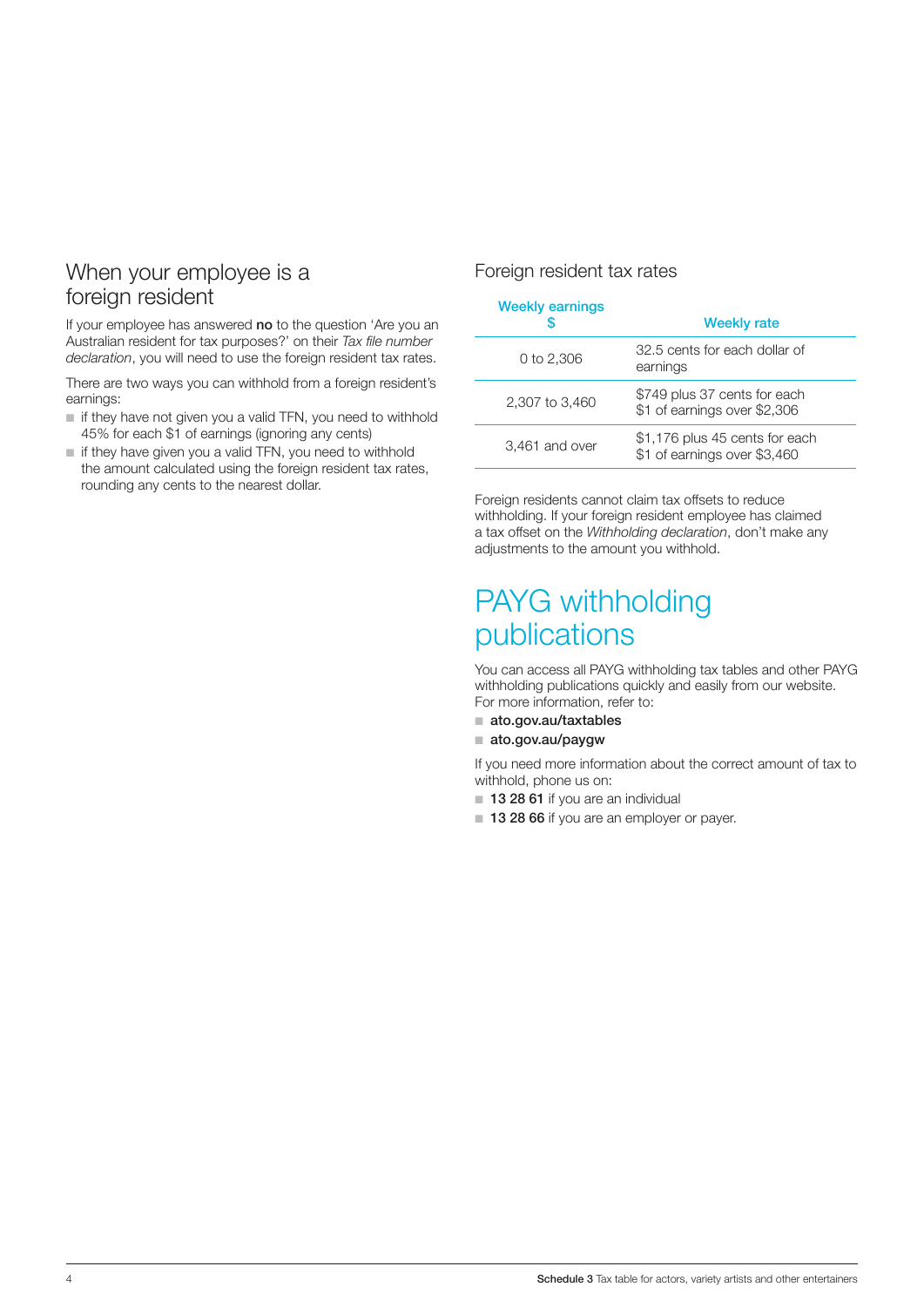### Tax table for actors, variety artists and other entertainers

| <b>Daily</b><br>earnings | Amount to<br>be withheld             | Daily<br>earnings              | Amount to<br>be withheld         | Daily<br>earnings | Amount to<br>be withheld | <b>Daily</b><br>earnings | Amount to<br>be withheld               | Daily<br>earnings        | Amount to<br>be withheld                  | Daily<br>earnings               | Amount to<br>be withheld                                  |
|--------------------------|--------------------------------------|--------------------------------|----------------------------------|-------------------|--------------------------|--------------------------|----------------------------------------|--------------------------|-------------------------------------------|---------------------------------|-----------------------------------------------------------|
| 1<br>\$                  | $\overline{\mathbf{c}}$<br>\$        | 1<br>\$                        | 2<br>\$                          | 1<br>\$           | 2<br>\$                  | 1<br>\$                  | 2<br>\$                                | $\mathbf{1}$<br>\$       | 2<br>\$                                   | 1<br>\$                         | 2<br>\$                                                   |
| 150<br>151               | 0.00<br>0.00                         | 235<br>236<br>237              | 17.00                            | 320<br>321<br>322 | 31.00<br>31.00           | 405<br>406<br>407        | $\frac{51.00}{51.00}$<br>51.00         | 490<br>491<br>492        | 74.00                                     | 575<br>576<br>577               | 98.00<br>98.00<br>98.00<br>99.00<br>99.00                 |
| 152<br>153<br>154        | $0.00$<br>1.00<br>1.00               | 238<br>239                     | 17.00<br>17.00<br>17.00<br>17.00 | 323<br>324        | 32.00<br>32.00<br>32.00  | 408<br>409               | 52.00<br>52.00                         | 493<br>494               | 75.00<br>75.00<br>75.00<br>75.00          | 578<br>579                      |                                                           |
| $155$<br>$156$           | $1.00$<br>$1.00$                     | 240                            |                                  | 325<br>326        | 32.00                    | 410                      | 52.00<br>52.00                         | 495<br>496               |                                           | 580                             | 99.00<br>100.00                                           |
| 157                      | 1.00                                 | 241<br>242<br>$\overline{243}$ | 18.00<br>18.00<br>18.00          | 327<br>328        | 32.00<br>32.00<br>33.00  | $\frac{411}{412}$<br>413 | 53.00<br>53.00<br>53.00                | 497                      | 76.00<br>76.00<br>76.00<br>77.00<br>77.00 | 581<br>581<br>582<br>583<br>584 | $\begin{array}{c} 100.00 \\ 100.00 \\ 100.00 \end{array}$ |
| 158<br>159               | $1.00$<br>$1.00$                     | 244                            | 18.00<br>18.00                   | 329               | 33.00                    | 414                      |                                        | 498<br>499               |                                           |                                 |                                                           |
| 160<br>161<br>162        | $2.00$<br>$2.00$                     | 245<br>246                     | 18.00<br>19.00<br>19.00<br>19.00 | 330<br>331<br>332 | 33.00<br>33.00           | 415<br>416               | 53.00<br>54.00<br>54.00<br>54.00       | 500<br>501               | 77.00<br>77.00<br>78.00<br>78.00          |                                 |                                                           |
| 163<br>164               | $2.00$<br>2.00<br>2.00               | 247<br>248<br>249              | 19.00                            | 333<br>334        | 33.00<br>33.00<br>34.00  | $\frac{417}{418}$<br>419 | 55.00                                  | 502<br>503<br>504        | 78.00                                     | 585<br>586<br>587<br>588<br>589 | 101.00<br>101.00<br>101.00<br>101.00<br>102.00            |
| 165<br>166               |                                      | 250<br>251                     | 19.00                            | 335<br>336        | 34.00<br>34.00           | 420                      | 55.00<br>55.00                         |                          |                                           | 590                             |                                                           |
| $\frac{167}{168}$        | 2.00<br>3.00<br>3.00<br>3.00         | 252<br>253                     | 19.00<br>20.00<br>20.00          | 337<br>338        | 34.00<br>34.00           | 421<br>422<br>423        | 55.00<br>56.00                         | 505<br>506<br>507<br>508 | 79.00<br>79.00<br>79.00<br>79.00          | 591<br>592                      | 102.00<br>102.00<br>103.00<br>103.00                      |
| 169<br>170               | 3.00                                 | 254<br>255                     | 20.00                            | 339<br>340        | 35.00<br>35.00           | 424<br>425               | 56.00                                  | 509<br>510               | 80.00                                     | 593<br>594                      | 103.00                                                    |
| $\frac{171}{172}$        | $3.00$<br>$3.00$<br>$3.00$<br>$4.00$ | 256<br>257                     | 20.00<br>20.00<br>20.00          | $\frac{341}{342}$ | 35.00<br>35.00           | 426<br>427               | 56.00<br>57.00<br>57.00                | $\frac{511}{512}$        | 80.00<br>80.00<br>80.00                   | 595<br>596<br>597               | 103.00<br>104.00<br>104.00                                |
| 173<br>174               | 4.00                                 | 258<br>259                     | 21.00<br>21.00                   | 343<br>344        | 35.00<br>35.00           | 428<br>429               | 57.00<br>57.00                         | 513<br>514               | $81.00$<br>$81.00$                        | 598<br>599                      | 104.00<br>104.00                                          |
| 175<br>176               | 4.00<br>4.00                         | 260<br>261                     | 21.00<br>21.00                   | 345<br>346        | 36.00<br>36.00           | 430                      | 58.00<br>58.00                         | 515<br>516               |                                           | 600                             | 105.00<br>105.00                                          |
| $\frac{177}{178}$        | $4.00$<br>$4.00$                     | 262<br>263                     | $21.00$<br>$21.00$               | 347<br>348        | 36.00<br>36.00           | 431<br>432<br>433        | 58.00<br>58.00                         | 517<br>518<br>519        | 81.00<br>82.00<br>82.00<br>82.00<br>82.00 | $\frac{601}{602}$<br>602<br>603 | 105.00<br>106.00                                          |
| 179<br>180               | 4.00<br>5.00                         | 264<br>265                     | 22.00<br>22.00                   | 349<br>350        | 36.00<br>36.00           | 434<br>435               | 59.00                                  | 520                      |                                           | 604<br>605                      | 106.00                                                    |
| $\frac{181}{182}$        | $\frac{5.00}{5.00}$                  | 266<br>267                     | 22.00<br>22.00<br>22.00          | 351<br>352        | 37.00<br>37.00           | 436<br>437<br>438        | 59.00<br>59.00<br>60.00<br>60.00       | 521<br>$\frac{522}{523}$ | 83.00<br>83.00<br>83.00<br>84.00          | $\frac{606}{607}$               | 106.00<br>106.00<br>107.00<br>107.00                      |
| 183<br>184               | 5.00<br>5.00                         | 268<br>269                     | 22.00                            | 353<br>354        | 37.00<br>37.00           | 439                      | 60.00                                  | 524                      | 84.00                                     | 609                             | 107.00                                                    |
| 185<br>186               | 6.00<br>6.00                         | 270<br>271                     | 23.00                            | 355<br>356        | 37.00<br>37.00           | 440<br>441<br>442        | 60.00                                  | 525<br>526<br>527<br>528 | 84.00<br>84.00<br>85.00<br>85.00          | 610<br>611                      | 108.00                                                    |
| $\frac{187}{188}$<br>189 | $6.00$<br>$6.00$<br>7.00             | 272<br>273<br>274              | 23.00<br>23.00<br>23.00<br>23.00 | 357<br>358<br>359 | 38.00<br>38.00<br>38.00  | 443<br>444               | $61.00$<br>$61.00$<br>$61.00$<br>62.00 | 529                      | 85.00                                     | 612<br>613<br>614               | 108.00<br>108.00<br>108.00<br>109.00                      |
| 190<br>191<br>192        | 7.00<br>7.00<br>7.00                 | 275                            | 23.00<br>24.00<br>24.00          | 360<br>361        | 38.00<br>38.00           | 445                      | 62.00<br>62.00<br>62.00                | 530<br>531<br>532        | 85.00<br>86.00<br>86.00                   | 615<br>616                      |                                                           |
|                          | 7.00                                 | 276<br>277<br>278              | 24.00                            | 362<br>363        | 39.00<br>39.00           | 446<br>447<br>448        | 63.00                                  |                          |                                           | 617<br>618                      | 109.00<br>109.00<br>109.00                                |
| 193<br>194<br>195        | 8.00                                 | 279<br>280                     | 24.00<br>24.00                   | 364<br>365        | 39.00<br>40.00           | 449<br>450               | 63.00<br>63.00                         | 533<br>534               | 86.00<br>87.00                            | 619                             | 110.00<br>110.00                                          |
| 196<br>197               | $8.00$<br>$8.00$<br>8.00             | 281<br>282                     | 24.00<br>25.00                   | 366<br>367        | 40.00<br>40.00           | 451<br>452               | 63.00<br>64.00                         | 535<br>536<br>537        | 87.00<br>87.00<br>87.00                   | 620<br>621<br>622               | 110.00<br>111.00<br>111.00                                |
| 198<br>199               | 9.00<br>9.00                         | 283<br>284                     | 25.00<br>25.00                   | 368<br>369        | 40.00<br>41.00           | 453<br>454               | 64.00<br>64.00                         | 538<br>539               | 88.00<br>88.00                            | 623<br>624                      | 111.00<br>111.00                                          |
| 200<br>201               | 9.00<br>9.00                         | 285<br>286                     | 25.00<br>25.00                   | 370<br>371        | 41.00<br>41.00           | 455<br>456               | 65.00<br>65.00                         | 540<br>541               | 88.00<br>88.00                            | 625<br>626                      | 112.00<br>112.00                                          |
| 202<br>203               | 10.00<br>10.00                       | 287<br>288                     | 25.00<br>26.00                   | 372<br>373        | 42.00<br>42.00           | 457<br>458               | 65.00<br>65.00                         | 542<br>543               | 89.00<br>89.00                            | 627<br>628                      | 112.00<br>113.00                                          |
| 204<br>205               | 10.00<br>10.00                       | 289<br>290                     | 26.00<br>26.00                   | 374<br>375        | 42.00<br>42.00           | 459<br>460               | 66.00<br>66.00                         | 544<br>545               | 89.00<br>90.00                            | 629<br>630                      | 113.00<br>113.00                                          |
| 206<br>207               | 10.00<br>11.00                       | 291<br>292                     | 26.00<br>26.00                   | 376<br>377        | 43.00<br>43.00           | 461<br>462               | 66.00<br>67.00                         | 546<br>547               | 90.00<br>90.00                            | 631<br>632                      | 113.00<br>114.00                                          |
| 208<br>209               | 11.00<br>11.00                       | 293<br>294                     | 26.00<br>27.00                   | 378<br>379        | 43.00<br>43.00           | 463<br>464               | 67.00<br>67.00                         | 548<br>549               | 90.00<br>91.00                            | 633<br>634                      | 114.00<br>114.00                                          |
| 210<br>211<br>212        | 11.00<br>12.00<br>12.00              | 295<br>296<br>297              | 27.00<br>27.00<br>27.00          | 380<br>381<br>382 | 44.00<br>44.00<br>44.00  | 465<br>466<br>467        | 67.00<br>68.00<br>68.00                | 550<br>551<br>552        | 91.00<br>91.00<br>92.00                   | 635<br>636<br>637               | 114.00<br>115.00<br>115.00                                |
| 213<br>214               | 12.00<br>12.00                       | 298<br>299                     | 27.00<br>28.00                   | 383<br>384        | 45.00<br>45.00           | 468<br>469               | 68.00<br>68.00                         | 553<br>554               | 92.00<br>92.00                            | 638<br>639                      | 115.00<br>116.00                                          |
| 215<br>216               | 13.00<br>13.00                       | 300<br>301                     | 28.00<br>28.00                   | 385<br>386        | 45.00<br>45.00           | 470<br>471               | 69.00<br>69.00                         | 555<br>556               | 92.00<br>93.00                            | 640<br>641                      | 116.00<br>116.00                                          |
| 217<br>218               | 13.00<br>13.00                       | 302<br>303                     | 28.00<br>28.00                   | 387<br>388        | 46.00<br>46.00           | 472<br>473               | 69.00<br>70.00                         | 557<br>558               | 93.00<br>93.00                            | 642<br>643                      | 116.00<br>117.00                                          |
| 219<br>220               | 13.00<br>14.00                       | 304<br>305                     | 28.00<br>29.00                   | 389<br>390        | 46.00<br>47.00           | 474<br>475               | 70.00<br>70.00                         | 559<br>560               | 93.00<br>94.00                            | 644<br>645                      | 117.00<br>117.00                                          |
| 221<br>222               | 14.00<br>14.00                       | 306<br>307                     | 29.00<br>29.00                   | 391<br>392        | 47.00<br>47.00           | 476<br>477               | 70.00<br>71.00                         | 561<br>562               | 94.00<br>94.00                            | 646<br>647                      | 117.00<br>118.00                                          |
| 223<br>224               | 14.00<br>15.00                       | 308<br>309                     | 29.00<br>29.00                   | 393<br>394        | 47.00<br>48.00           | 478<br>479               | 71.00<br>71.00                         | 563<br>564               | 95.00<br>95.00                            | 648<br>649                      | 118.00<br>118.00                                          |
| 225<br>226               | 15.00<br>15.00                       | 310<br>311                     | 29.00<br>30.00                   | 395<br>396        | 48.00<br>48.00           | 480<br>481               | 72.00<br>72.00                         | 565<br>566               | 95.00<br>95.00                            | 650<br>651                      | 119.00<br>119.00                                          |
| 227<br>228               | 15.00<br>16.00                       | 312<br>313                     | 30.00<br>30.00                   | 397<br>398        | 48.00<br>49.00           | 482<br>483               | 72.00<br>72.00                         | 567<br>568               | 96.00<br>96.00                            | 652<br>653                      | 119.00<br>119.00<br>120.00                                |
| 229<br>230               | 16.00<br>16.00                       | 314<br>315                     | 30.00<br>30.00                   | 399<br>400        | 49.00<br>49.00           | 484<br>485               | 73.00<br>73.00                         | 569<br>570               | 96.00<br>96.00                            | 654<br>655                      | 120.00                                                    |
| 231<br>232               | 16.00<br>16.00                       | 316<br>317                     | 30.00<br>31.00                   | 401<br>402        | 50.00<br>50.00           | 486<br>487               | 73.00<br>74.00                         | 571<br>572               | 97.00<br>97.00                            | 656<br>657                      | 120.00<br>121.00                                          |
| 233<br>234               | 16.00<br>17.00                       | 318<br>319                     | 31.00<br>31.00                   | 403<br>404        | 50.00<br>50.00           | 488<br>489               | 74.00<br>74.00                         | 573<br>574               | 97.00<br>98.00                            | 658<br>659                      | 121.00<br>121.00                                          |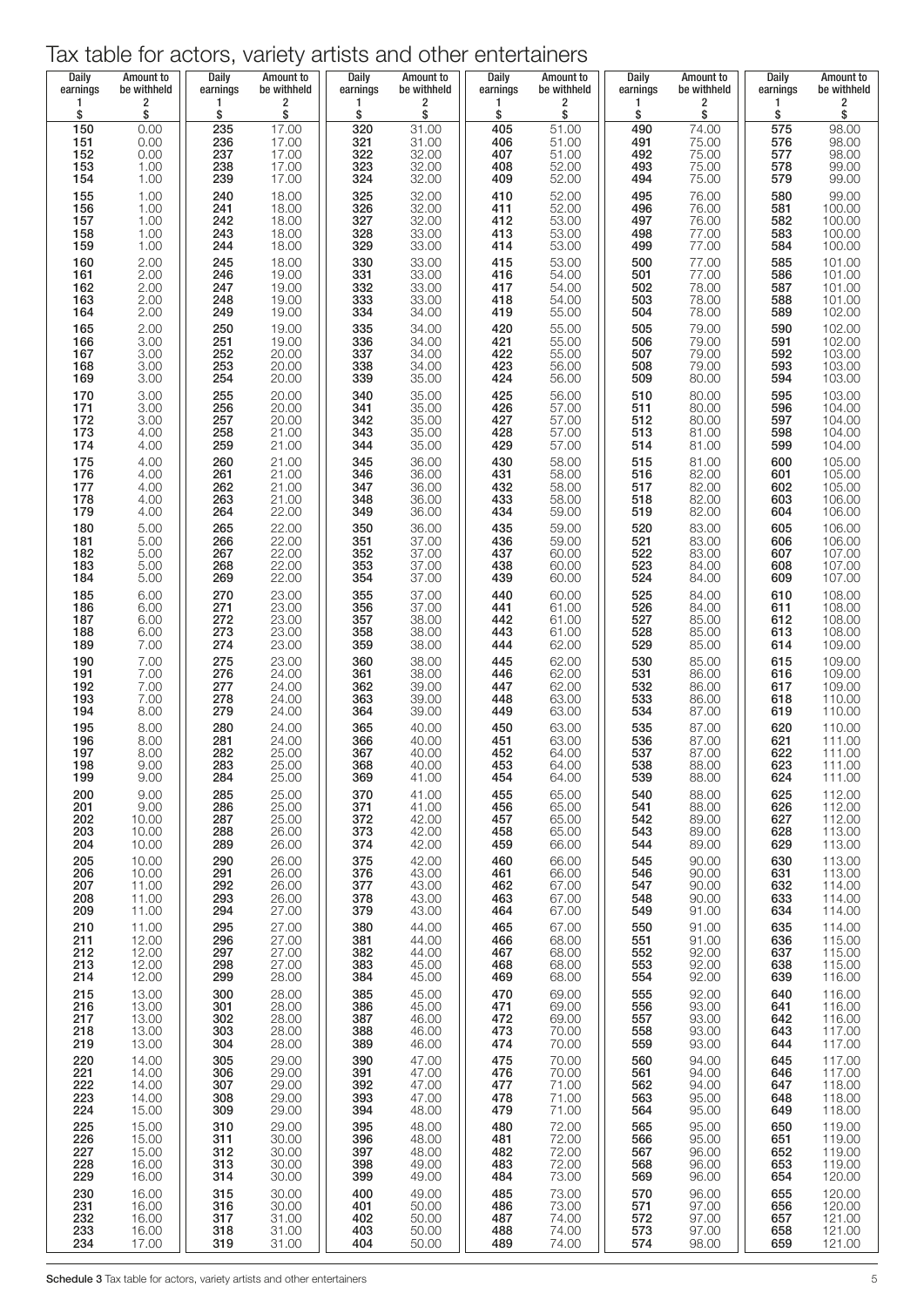### Tax table for actors, variety artists and other entertainers

| <b>Daily</b><br>earnings        | Amount to<br>be withheld                       | Daily<br>earnings               | Amount to<br>be withheld                       | Daily<br>earnings                      | Amount to<br>be withheld                       | <b>Daily</b><br>earnings        | Amount to<br>be withheld                       | Daily<br>earnings                                           | Amount to<br>be withheld                                 | <b>Daily</b><br>earnings                                 | Amount to<br>be withheld                                 |
|---------------------------------|------------------------------------------------|---------------------------------|------------------------------------------------|----------------------------------------|------------------------------------------------|---------------------------------|------------------------------------------------|-------------------------------------------------------------|----------------------------------------------------------|----------------------------------------------------------|----------------------------------------------------------|
| 1<br>\$                         | 2<br>\$                                        | 1<br>\$                         | 2<br>\$                                        | 1<br>\$                                | 2<br>\$                                        | 1<br>\$                         | 2<br>\$                                        | $\mathbf{1}$<br>\$                                          | 2<br>\$                                                  | 1<br>\$                                                  | 2<br>\$                                                  |
| 660<br>661<br>662<br>663<br>664 | 121.00<br>122.00<br>122.00<br>122.00<br>122.00 | 745<br>746<br>747<br>748<br>749 | 145.00<br>145.00<br>145.00<br>146.00<br>146.00 | 830<br>831<br>832<br>833<br>834        | 168.00<br>169.00<br>169.00<br>169.00<br>169.00 | 915<br>916<br>917<br>918<br>919 | 192.00<br>192.00<br>192.00<br>193.00<br>193.00 | $1,000$<br>$1,001$<br>$1,002$<br>$1,003$<br>$1,004$         | 217.00<br>217.00<br>217.00<br>218.00<br>218.00           | 1,085<br>$1,086$<br>$1,087$<br>$1,088$<br>$1,089$        | 243.00<br>243.00<br>244.00<br>244.00<br>244.00           |
| 665<br>666<br>667<br>668<br>669 | 123.00<br>123.00<br>123.00<br>124.00<br>124.00 | 750<br>751<br>752<br>753<br>754 | 146.00<br>146.00<br>147.00<br>147.00<br>147.00 | 835<br>836<br>837<br>838<br>839        | 170.00<br>170.00<br>170.00<br>170.00<br>171.00 | 920<br>921<br>922<br>923<br>924 | 193.00<br>193.00<br>194.00<br>194.00<br>194.00 | 1,005<br>1,006<br>1,007<br>1,008<br>1,009                   | 218.00<br>218.00<br>219.00<br>219.00<br>219.00           | 1,090<br>1,091<br>1,092<br>1,093<br>1,094                | 245.00<br>245.00<br>245.00<br>246.00<br>246.00           |
| 670<br>671<br>672<br>673        | 124.00<br>124.00<br>125.00<br>125.00           | 755<br>756<br>757<br>758        | 148.00<br>148.00<br>148.00<br>148.00           | 840<br>841<br>842<br>843               | 171.00<br>171.00<br>172.00<br>172.00           | 925<br>926<br>927<br>928        | 194.00<br>195.00<br>195.00<br>195.00           | 1,010<br>1,011<br>1,012<br>1,013                            | 220.00<br>220.00<br>220.00<br>221.00                     | 1,095<br>$1,096$<br>$1,097$<br>$1,098$<br>$1,099$        | 246.00<br>247.00<br>247.00<br>247.00<br>247.00           |
| 674<br>675<br>676<br>677<br>678 | 125.00<br>125.00<br>126.00<br>126.00<br>126.00 | 759<br>760<br>761<br>762<br>763 | 149.00<br>149.00<br>149.00<br>149.00<br>150.00 | 844<br>845<br>846<br>847<br>848        | 172.00<br>172.00<br>173.00<br>173.00<br>173.00 | 929<br>930<br>931<br>932<br>933 | 196.00<br>196.00<br>196.00<br>196.00<br>197.00 | 1,014<br>1,015<br>$1,016$<br>$1,017$<br>1,018               | 221.00<br>221.00<br>222.00<br>222.00                     | 1,100<br>1,101<br>1,102<br>1,103                         | 248.00<br>248.00<br>248.00<br>249.00                     |
| 679<br>680<br>681<br>682<br>683 | 127.00<br>127.00<br>127.00<br>127.00<br>128.00 | 764<br>765<br>766<br>767<br>768 | 150.00<br>150.00<br>151.00<br>151.00<br>151.00 | 849<br>850<br>851<br>852<br>853        | 173.00<br>174.00<br>174.00<br>174.00<br>175.00 | 934<br>935<br>936<br>937<br>938 | 197.00<br>197.00<br>198.00<br>198.00<br>198.00 | 1,019<br>1,020<br>1,021<br>1,022<br>1,023                   | 222.00<br>223.00<br>223.00<br>223.00<br>224.00           | 1,104<br>1,105<br>1,106<br>1,107                         | 249.00<br>249.00<br>250.00<br>250.00<br>250.00           |
| 684<br>685<br>686<br>687        | 128.00<br>128.00<br>129.00<br>129.00           | 769<br>770<br>771<br>772        | 151.00<br>152.00<br>152.00<br>152.00           | 854<br>855<br>856<br>857               | 175.00<br>175.00<br>175.00<br>176.00           | 939<br>940<br>$\frac{941}{942}$ | 198.00<br>199.00<br>199.00<br>199.00           | 1,024<br>1,025<br>1,026<br>1,027<br>1,028                   | 224.00<br>224.00<br>225.00<br>225.00                     | $1,108$<br>$1,109$<br>1,110<br>1,111<br>1,112            | 251.00<br>251.00<br>251.00<br>252.00                     |
| 688<br>689<br>690<br>691<br>692 | 129.00<br>129.00<br>130.00<br>130.00<br>130.00 | 773<br>774<br>775<br>776<br>777 | 153.00<br>153.00<br>153.00<br>153.00<br>154.00 | 858<br>859<br>860<br>861<br>862        | 176.00<br>176.00<br>177.00<br>177.00<br>177.00 | 943<br>944<br>945<br>946<br>947 | 199.00<br>200.00<br>200.00<br>200.00<br>201.00 | 1,029<br>1,030<br>$1,031$<br>$1,032$<br>$1,033$             | 225.00<br>226.00<br>226.00<br>226.00                     | 1,113<br>1,114<br>1,115<br>1,116<br>1,117                | 252.00<br>252.00<br>252.00<br>253.00<br>253.00<br>253.00 |
| 693<br>694<br>695<br>696        | 130.00<br>131.00<br>131.00<br>131.00           | 778<br>779<br>780<br>781        | 154.00<br>154.00<br>154.00<br>155.00           | 863<br>864<br>865<br>866               | 177.00<br>178.00<br>178.00<br>178.00           | 948<br>949<br>950<br>951        | 201.00<br>201.00<br>201.00<br>202.00           | 1,034<br>1,035                                              | 227.00<br>227.00<br>227.00<br>228.00<br>228.00           | 1,118<br>1,119<br>1,120                                  | 254.00<br>254.00<br>254.00                               |
| 697<br>698<br>699<br>700<br>701 | 132.00<br>132.00<br>132.00<br>132.00<br>133.00 | 782<br>783<br>784<br>785<br>786 | 155.00<br>155.00<br>156.00<br>156.00<br>156.00 | 867<br>868<br>869<br>870<br>871        | 178.00<br>179.00<br>179.00<br>179.00<br>180.00 | 952<br>953<br>954<br>955<br>956 | 202.00<br>202.00<br>202.00<br>203.00<br>203.00 | 1,036<br>1,037<br>1,038<br>1,039<br>1,040<br>1,041<br>1,042 | 228.00<br>229.00<br>229.00                               | $1,121$<br>$1,122$<br>$1,123$<br>1,124<br>1,125<br>1,126 | 255.00<br>255.00<br>255.00<br>256.00<br>256.00           |
| 702<br>703<br>704<br>705<br>706 | 133.00<br>133.00<br>133.00<br>134.00<br>134.00 | 787<br>788<br>789<br>790<br>791 | 156.00<br>157.00<br>157.00<br>157.00<br>157.00 | 872<br>873<br>874<br>875<br>876        | 180.00<br>180.00<br>180.00<br>181.00<br>181.00 | 957<br>958<br>959<br>960<br>961 | 203.00<br>204.00<br>204.00<br>204.00<br>204.00 | 1,043<br>1,044<br>1,045<br>1,046                            | 229.00<br>230.00<br>230.00<br>230.00<br>231.00<br>231.00 | 1,127<br>$1,128$<br>$1,129$<br>$1,130$<br>$1,131$        | 256.00<br>257.00<br>257.00<br>257.00<br>257.00           |
| 707<br>708<br>709<br>710        | 134.00<br>135.00<br>135.00<br>135.00           | 792<br>793<br>794<br>795        | 158.00<br>158.00<br>158.00<br>159.00           | 877<br>878<br>879<br>880               | 181.00<br>182.00<br>182.00<br>182.00           | 962<br>963<br>964<br>965        | 205.00<br>205.00<br>205.00<br>206.00           | 1,047<br>1,048<br>1,049<br>1,050                            | 231.00<br>232.00<br>232.00<br>232.00                     | 1,132<br>1,133<br>1,134<br>1,135                         | 258.00<br>258.00<br>258.00<br>259.00                     |
| 711<br>712<br>713<br>714<br>715 | 135.00<br>136.00<br>136.00<br>136.00<br>137.00 | 796<br>797<br>798<br>799<br>800 | 159.00<br>159.00<br>159.00<br>160.00<br>160.00 | 881<br>882<br>883<br>884<br>885        | 182.00<br>183.00<br>183.00<br>183.00<br>183.00 | 966<br>967<br>968<br>969<br>970 | 206.00<br>206.00<br>207.00<br>207.00<br>207.00 | 1,051<br>1,052<br>1,053<br>1,054<br>1,055                   | 232.00<br>233.00<br>233.00<br>233.00<br>234.00           | 1,136<br>1,137<br>1,138<br>1,139<br>1,140                | 259.00<br>259.00<br>260.00<br>260.00<br>260.00           |
| 716<br>717<br>718<br>719        | 137.00<br>137.00<br>137.00<br>138.00           | 801<br>802<br>803<br>804        | 160.00<br>161.00<br>161.00<br>161.00           | 886<br>887<br>888<br>889               | 184.00<br>184.00<br>184.00<br>185.00           | 971<br>972<br>973<br>974        | 208.00<br>208.00<br>208.00<br>208.00           | 1,056<br>1,057<br>1,058<br>1,059                            | 234.00<br>234.00<br>235.00<br>235.00                     | 1,141<br>1,142<br>1,143<br>1,144                         | 261.00<br>261.00<br>261.00<br>261.00                     |
| 720<br>721<br>722<br>723<br>724 | 138.00<br>138.00<br>138.00<br>139.00<br>139.00 | 805<br>806<br>807<br>808<br>809 | 161.00<br>162.00<br>162.00<br>162.00<br>162.00 | 890<br>891<br>892<br>893<br>894        | 185.00<br>185.00<br>185.00<br>186.00<br>186.00 | 975<br>976<br>977<br>978<br>979 | 209.00<br>209.00<br>209.00<br>210.00<br>210.00 | 1,060<br>1,061<br>1,062<br>1,063<br>1,064                   | 235.00<br>236.00<br>236.00<br>236.00<br>237.00           | 1,145<br>1,146<br>1,147<br>1,148<br>1,149                | 262.00<br>262.00<br>262.00<br>263.00<br>263.00           |
| 725<br>726<br>727<br>728<br>729 | 139.00<br>140.00<br>140.00<br>140.00<br>140.00 | 810<br>811<br>812<br>813<br>814 | 163.00<br>163.00<br>163.00<br>164.00<br>164.00 | 895<br>896<br>897<br>898<br>899        | 186.00<br>186.00<br>187.00<br>187.00<br>187.00 | 980<br>981<br>982<br>983<br>984 | 210.00<br>211.00<br>211.00<br>211.00<br>212.00 | 1,065<br>1,066<br>1,067<br>1,068<br>1,069                   | 237.00<br>237.00<br>237.00<br>238.00<br>238.00           | 1,150<br>1,151<br>1,152<br>1,153<br>1,154                | 263.00<br>264.00<br>264.00<br>264.00<br>265.00           |
| 730<br>731<br>732<br>733<br>734 | 141.00<br>141.00<br>141.00<br>141.00<br>142.00 | 815<br>816<br>817<br>818<br>819 | 164.00<br>164.00<br>165.00<br>165.00<br>165.00 | 900<br>901<br>902<br>903<br>904        | 188.00<br>188.00<br>188.00<br>188.00<br>189.00 | 985<br>986<br>987<br>988<br>989 | 212.00<br>212.00<br>213.00<br>213.00<br>213.00 | 1,070<br>1,071<br>1,072<br>1,073<br>1,074                   | 238.00<br>239.00<br>239.00<br>239.00<br>240.00           | 1,155<br>1,156<br>1,157<br>1,158<br>1,159                | 265.00<br>265.00<br>266.00<br>266.00<br>266.00           |
| 735<br>736<br>737<br>738<br>739 | 142.00<br>142.00<br>143.00<br>143.00<br>143.00 | 820<br>821<br>822<br>823<br>824 | 165.00<br>166.00<br>166.00<br>166.00<br>167.00 | 905<br>906<br>907<br>908               | 189.00<br>189.00<br>190.00<br>190.00<br>190.00 | 990<br>991<br>992<br>993<br>994 | 213.00<br>214.00<br>214.00<br>214.00<br>215.00 | 1,075<br>1,076<br>1,077<br>1,078<br>1,079                   | 240.00<br>240.00<br>241.00<br>241.00<br>241.00           | 1,160<br>1,161<br>1,162<br>1,163<br>1,164                | 266.00<br>267.00<br>267.00<br>267.00<br>268.00           |
| 740<br>741<br>742<br>743<br>744 | 143.00<br>144.00<br>144.00<br>144.00<br>145.00 | 825<br>826<br>827<br>828<br>829 | 167.00<br>167.00<br>167.00<br>168.00<br>168.00 | 909<br>910<br>911<br>912<br>913<br>914 | 190.00<br>191.00<br>191.00<br>191.00<br>191.00 | 995<br>996<br>997<br>998<br>999 | 215.00<br>215.00<br>216.00<br>216.00<br>216.00 | 1,080<br>1,081<br>1,082<br>1,083<br>1,084                   | 242.00<br>242.00<br>242.00<br>242.00<br>243.00           | 1,165<br>1,166<br>1,167<br>1,168<br>1,169                | 268.00<br>268.00<br>269.00<br>269.00<br>269.00           |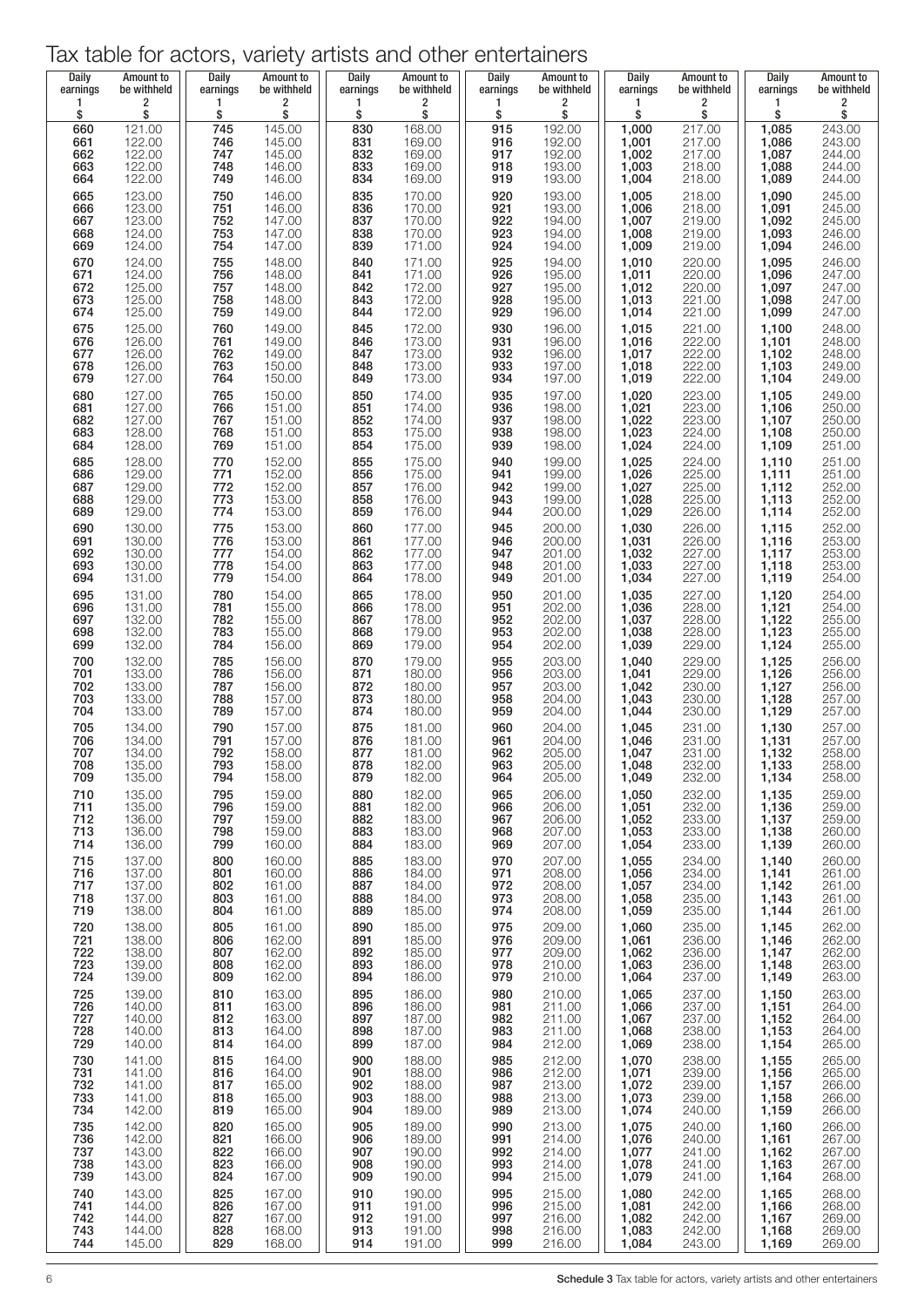| Tax table for actors, variety artists and other entertainers |  |  |  |  |  |
|--------------------------------------------------------------|--|--|--|--|--|
|--------------------------------------------------------------|--|--|--|--|--|

| Daily    | Amount to   | Daily    | Amount to   | <b>Daily</b> | Amount to   | <b>Daily</b> | Amount to   | Daily    | Amount to   | Daily    | Amount to   |
|----------|-------------|----------|-------------|--------------|-------------|--------------|-------------|----------|-------------|----------|-------------|
| earnings | be withheld | earnings | be withheld | earnings     | be withheld | earnings     | be withheld | earnings | be withheld | earnings | be withheld |
| 1        | 2           | 1        | 2           | 1            | 2           | 1            | 2           | 1        | 2           | 1        | 2           |
| \$       | \$          | \$       | \$          | \$           | \$          | \$           | \$          | \$       | \$          | \$       | \$          |
| 1,170    | 270.00      | 1,230    | 288.00      | 1,290        | 307.00      | 1,350        | 326.00      | 1,410    | 344.00      | 1,470    | 365.00      |
| 1,171    | 270.00      | 1,231    | 289.00      | 1,291        | 307.00      | 1,351        | 326.00      | 1,411    | 345.00      | 1,471    | 365.00      |
| 1,172    | 270.00      | 1,232    | 289.00      | 1,292        | 308.00      | 1,352        | 326.00      | 1,412    | 345.00      | 1,472    | 366.00      |
| 1,173    | 271.00      | 1,233    | 289.00      | 1,293        | 308.00      | 1,353        | 327.00      | 1,413    | 345.00      | 1,473    | 366.00      |
| 1,174    | 271.00      | 1,234    | 290.00      | 1,294        | 308.00      | 1,354        | 327.00      | 1,414    | 346.00      | 1,474    | 367.00      |
| 1,175    | 271.00      | 1,235    | 290.00      | 1,295        | 309.00      | 1,355        | 327.00      | 1,415    | 346.00      | 1,475    | 367.00      |
| 1,176    | 271.00      | 1,236    | 290.00      | 1,296        | 309.00      | 1,356        | 328.00      | 1,416    | 346.00      | 1,476    | 367.00      |
| 1,177    | 272.00      | 1,237    | 291.00      | 1,297        | 309.00      | 1,357        | 328.00      | 1,417    | 347.00      | 1,477    | 368.00      |
| 1,178    | 272.00      | 1,238    | 291.00      | 1,298        | 310.00      | 1,358        | 328.00      | 1,418    | 347.00      | 1,478    | 368.00      |
| 1,179    | 272.00      | 1,239    | 291.00      | 1,299        | 310.00      | 1,359        | 329.00      | 1,419    | 347.00      | 1,479    | 368.00      |
| 1,180    | 273.00      | 1,240    | 291.00      | 1,300        | 310.00      | 1,360        | 329.00      | 1,420    | 348.00      | 1,480    | 369.00      |
| 1,181    | 273.00      | 1,241    | 292.00      | 1,301        | 310.00      | 1,361        | 329.00      | 1,421    | 348.00      | 1,481    | 369.00      |
| 1,182    | 273.00      | 1,242    | 292.00      | 1,302        | 311.00      | 1,362        | 330.00      | 1,422    | 348.00      | 1,482    | 370.00      |
| 1,183    | 274.00      | 1,243    | 292.00      | 1,303        | 311.00      | 1,363        | 330.00      | 1,423    | 349.00      | 1,483    | 370.00      |
| 1,184    | 274.00      | 1,244    | 293.00      | 1,304        | 311.00      | 1,364        | 330.00      | 1,424    | 349.00      | 1,484    | 370.00      |
| 1,185    | 274.00      | 1,245    | 293.00      | 1,305        | 312.00      | 1,365        | 330.00      | 1,425    | 349.00      | 1,485    | 371.00      |
| 1,186    | 275.00      | 1,246    | 293.00      | 1,306        | 312.00      | 1,366        | 331.00      | 1,426    | 349.00      | 1,486    | 371.00      |
| 1,187    | 275.00      | 1,247    | 294.00      | 1,307        | 312.00      | 1,367        | 331.00      | 1,427    | 350.00      | 1,487    | 371.00      |
| 1,188    | 275.00      | 1,248    | 294.00      | 1,308        | 313.00      | 1,368        | 331.00      | 1,428    | 350.00      | 1,488    | 372.00      |
| 1,189    | 276.00      | 1,249    | 294.00      | 1,309        | 313.00      | 1,369        | 332.00      | 1,429    | 350.00      | 1,489    | 372.00      |
| 1,190    | 276.00      | 1,250    | 295.00      | 1,310        | 313.00      | 1,370        | 332.00      | 1,430    | 351.00      | 1,490    | 373.00      |
| 1,191    | 276.00      | 1,251    | 295.00      | 1,311        | 314.00      | 1,371        | 332.00      | 1,431    | 351.00      | 1,491    | 373.00      |
| 1,192    | 276.00      | 1,252    | 295.00      | 1,312        | 314.00      | 1,372        | 333.00      | 1,432    | 351.00      | 1,492    | 373.00      |
| 1,193    | 277.00      | 1,253    | 296.00      | 1,313        | 314.00      | 1,373        | 333.00      | 1,433    | 352.00      | 1,493    | 374.00      |
| 1,194    | 277.00      | 1,254    | 296.00      | 1,314        | 315.00      | 1,374        | 333.00      | 1,434    | 352.00      | 1,494    | 374.00      |
| 1,195    | 277.00      | 1,255    | 296.00      | 1,315        | 315.00      | 1,375        | 334.00      | 1,435    | 352.00      | 1,495    | 374.00      |
| 1,196    | 278.00      | 1,256    | 296.00      | 1,316        | 315.00      | 1,376        | 334.00      | 1,436    | 353.00      | 1,496    | 375.00      |
| 1,197    | 278.00      | 1,257    | 297.00      | 1,317        | 315.00      | 1,377        | 334.00      | 1,437    | 353.00      | 1,497    | 375.00      |
| 1,198    | 278.00      | 1,258    | 297.00      | 1,318        | 316.00      | 1,378        | 335.00      | 1,438    | 353.00      | 1,498    | 376.00      |
| 1,199    | 279.00      | 1,259    | 297.00      | 1,319        | 316.00      | 1,379        | 335.00      | 1,439    | 354.00      | 1,499    | 376.00      |
| 1,200    | 279.00      | 1,260    | 298.00      | 1,320        | 316.00      | 1,380        | 335.00      | 1,440    | 354.00      | 1,500    | 376.00      |
| 1,201    | 279.00      | 1,261    | 298.00      | 1,321        | 317.00      | 1,381        | 335.00      | 1,441    | 354.00      | 1,501    | 377.00      |
| 1,202    | 280.00      | 1,262    | 298.00      | 1,322        | 317.00      | 1,382        | 336.00      | 1,442    | 354.00      | 1,502    | 377.00      |
| 1,203    | 280.00      | 1,263    | 299.00      | 1,323        | 317.00      | 1,383        | 336.00      | 1,443    | 355.00      | 1,503    | 377.00      |
| 1,204    | 280.00      | 1,264    | 299.00      | 1,324        | 318.00      | 1,384        | 336.00      | 1,444    | 355.00      | 1,504    | 378.00      |
| 1,205    | 281.00      | 1,265    | 299.00      | 1,325        | 318.00      | 1,385        | 337.00      | 1,445    | 356.00      | 1,505    | 378.00      |
| 1,206    | 281.00      | 1,266    | 300.00      | 1,326        | 318.00      | 1,386        | 337.00      | 1,446    | 356.00      | 1,506    | 379.00      |
| 1,207    | 281.00      | 1,267    | 300.00      | 1,327        | 319.00      | 1,387        | 337.00      | 1,447    | 356.00      | 1,507    | 379.00      |
| 1,208    | 281.00      | 1,268    | 300.00      | 1,328        | 319.00      | 1,388        | 338.00      | 1,448    | 357.00      | 1,508    | 379.00      |
| 1,209    | 282.00      | 1,269    | 300.00      | 1,329        | 319.00      | 1,389        | 338.00      | 1,449    | 357.00      | 1,509    | 380.00      |
| 1,210    | 282.00      | 1,270    | 301.00      | 1,330        | 320.00      | 1,390        | 338.00      | 1,450    | 357.00      | 1,510    | 380.00      |
| 1,211    | 282.00      | 1,271    | 301.00      | 1,331        | 320.00      | 1,391        | 339.00      | 1,451    | 358.00      | 1,511    | 380.00      |
| 1,212    | 283.00      | 1,272    | 301.00      | 1,332        | 320.00      | 1,392        | 339.00      | 1,452    | 358.00      | 1,512    | 381.00      |
| 1,213    | 283.00      | 1,273    | 302.00      | 1,333        | 320.00      | 1,393        | 339.00      | 1,453    | 359.00      | 1,513    | 381.00      |
| 1,214    | 283.00      | 1,274    | 302.00      | 1,334        | 321.00      | 1,394        | 339.00      | 1,454    | 359.00      | 1,514    | 382.00      |
| 1,215    | 284.00      | 1,275    | 302.00      | 1,335        | 321.00      | 1,395        | 340.00      | 1,455    | 359.00      | 1,515    | 382.00      |
| 1,216    | 284.00      | 1,276    | 303.00      | 1,336        | 321.00      | 1,396        | 340.00      | 1,456    | 360.00      | 1,516    | 382.00      |
| 1,217    | 284.00      | 1,277    | 303.00      | 1,337        | 322.00      | 1,397        | 340.00      | 1,457    | 360.00      | 1,517    | 383.00      |
| 1,218    | 285.00      | 1,278    | 303.00      | 1,338        | 322.00      | 1,398        | 341.00      | 1,458    | 360.00      | 1,518    | 383.00      |
| 1,219    | 285.00      | 1,279    | 304.00      | 1,339        | 322.00      | 1,399        | 341.00      | 1,459    | 361.00      | 1,519    | 383.00      |
| 1,220    | 285.00      | 1,280    | 304.00      | 1,340        | 323.00      | 1,400        | 341.00      | 1,460    | 361.00      | 1,520    | 384.00      |
| 1,221    | 286.00      | 1,281    | 304.00      | 1,341        | 323.00      | 1,401        | 342.00      | 1,461    | 362.00      | 1,521    | 384.00      |
| 1,222    | 286.00      | 1,282    | 305.00      | 1,342        | 323.00      | 1,402        | 342.00      | 1,462    | 362.00      | 1,522    | 385.00      |
| 1,223    | 286.00      | 1,283    | 305.00      | 1,343        | 324.00      | 1,403        | 342.00      | 1,463    | 362.00      | 1,523    | 385.00      |
| 1,224    | 286.00      | 1,284    | 305.00      | 1,344        | 324.00      | 1,404        | 343.00      | 1,464    | 363.00      | 1,524    | 385.00      |
| 1,225    | 287.00      | 1,285    | 305.00      | 1,345        | 324.00      | 1,405        | 343.00      | 1,465    | 363.00      | 1,525    | 386.00      |
| 1,226    | 287.00      | 1,286    | 306.00      | 1,346        | 325.00      | 1,406        | 343.00      | 1,466    | 364.00      | 1,526    | 386.00      |
| 1,227    | 287.00      | 1,287    | 306.00      | 1,347        | 325.00      | 1,407        | 344.00      | 1,467    | 364.00      | 1,527    | 386.00      |
| 1,228    | 288.00      | 1,288    | 306.00      | 1,348        | 325.00      | 1,408        | 344.00      | 1,468    | 364.00      | 1,528    | 387.00      |
| 1,229    | 288.00      | 1,289    | 307.00      | 1,349        | 325.00      | 1,409        | 344.00      | 1,469    | 365.00      | 1,529    | 387.00      |

Where the employee's earnings are more than \$1,529, withhold \$387 plus 37.6 cents for each dollar of daily earnings over \$1,529. For all withholding amounts calculated, round the result to the nearest dollar.